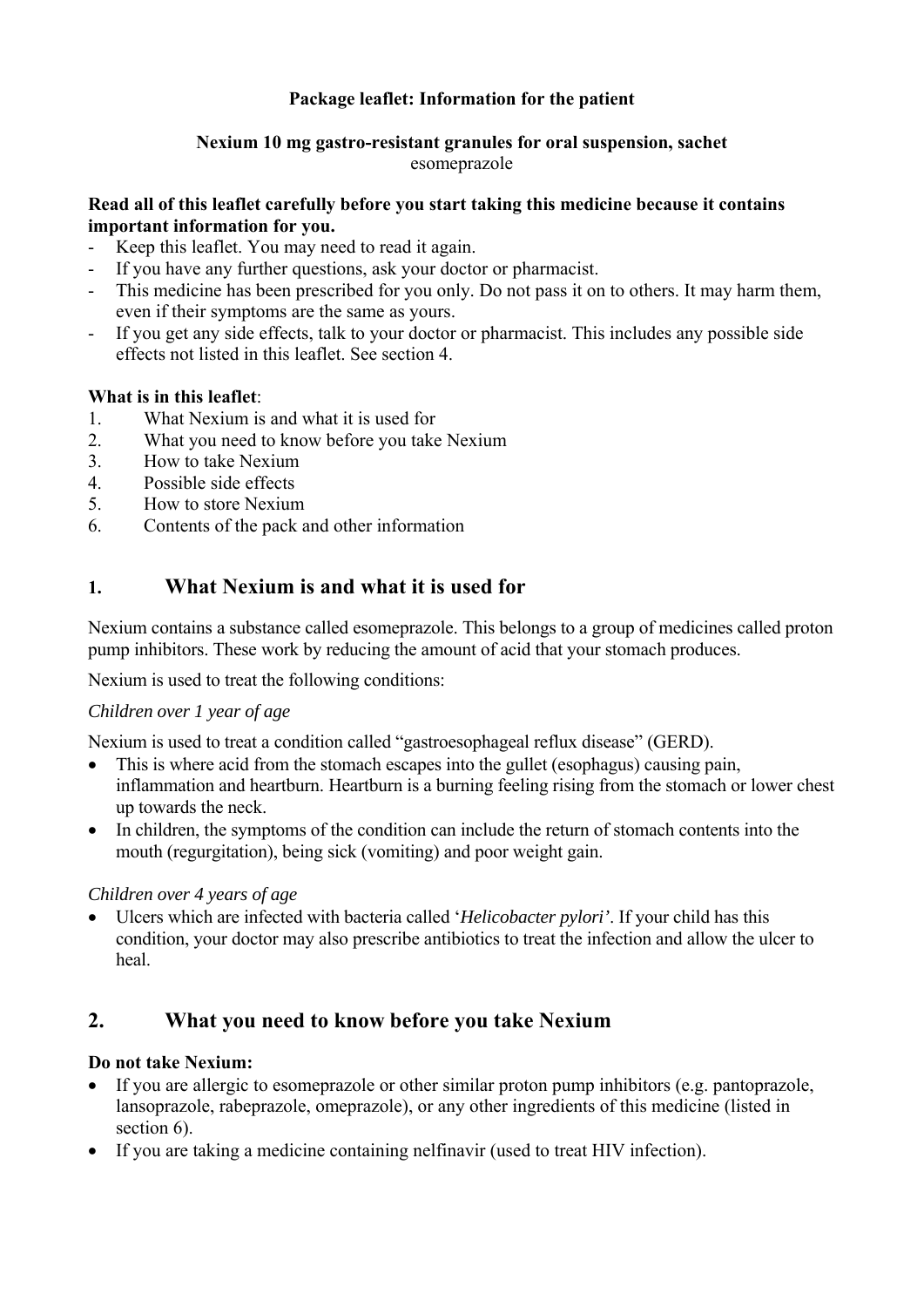Do not take Nexium if any of the above apply to you. If you are not sure, talk to your doctor or pharmacist before taking Nexium.

## **Warnings and precautions**

Talk to your doctor or pharmacist before taking Nexium:

- If you have severe liver problems.
- If you have severe kidney problems.
- If you have ever had a skin reaction after treatment with a medicine similar to Nexium that reduces stomach acid.
- If you are due to have a specific blood test (Chromogranin A).

## Nexium may hide the symptoms of other diseases. **Therefore, if any of the following happen to you while you are taking Nexium, you should talk to your doctor immediately:**

- You lose a lot of weight for no reason.
- You get stomach pain or indigestion.
- You begin to vomit repeatedly.
- You have problems swallowing.
- You vomit blood or pass black (blood-stained) motions (faeces).

If you have been prescribed Nexium "on demand" you should contact your doctor if the symptoms are persistent or change character. "On demand" treatment has not been investigated in children and is therefore not recommended in this patient group.

Taking a proton pump inhibitor like Nexium, especially over a period of more than one year, may slightly increase your risk of fracture in the hip, wrist or spine. Tell your doctor if you have osteoporosis or if you are taking corticosteroids (which can increase the risk of osteoporosis).

#### Rash and skin symptoms

If you get a rash on your skin, especially in areas exposed to the sun tell your doctor as soon as you can, as you may need to stop your treatment with Nexium. Remember to also mention any other illeffects like pain in your joints.

Serious skin rashes have occurred in patients taking esomeprazole (see also section 4). The rash can involve ulcers of the mouth, throat, nose, genitals and conjunctivitis (red and swollen eyes). These serious skin rashes often come after flu-like symptoms such as fever, headache, body ache. The rash may cover large parts of the body with blistering and peeling of the skin.

If at any time during the treatment (even after several weeks) you develop a rash or any of these skin symptoms, stop taking this medicine and contact your doctor immediately.

## **Other medicines and Nexium**

Tell your doctor or pharmacist if you are taking, have recently taken, or might take any other medicines. This includes medicines that you buy without a prescription. This is because Nexium can affect the way some medicines work and some medicines can have an effect on Nexium.

Do not take Nexium if you are taking nelfinavir (used to treat HIV infection).

Tell your doctor or pharmacist if you are taking any of the following medicines:

- Atazanavir (used to treat HIV infection).
- Clopidogrel (used to prevent blood clots).
- Ketoconazole, itraconazole or voriconazole (used to treat infections caused by a fungus).
- Erlotinib (used to treat cancer).
- Diazepam (used to treat anxiety or relax muscles).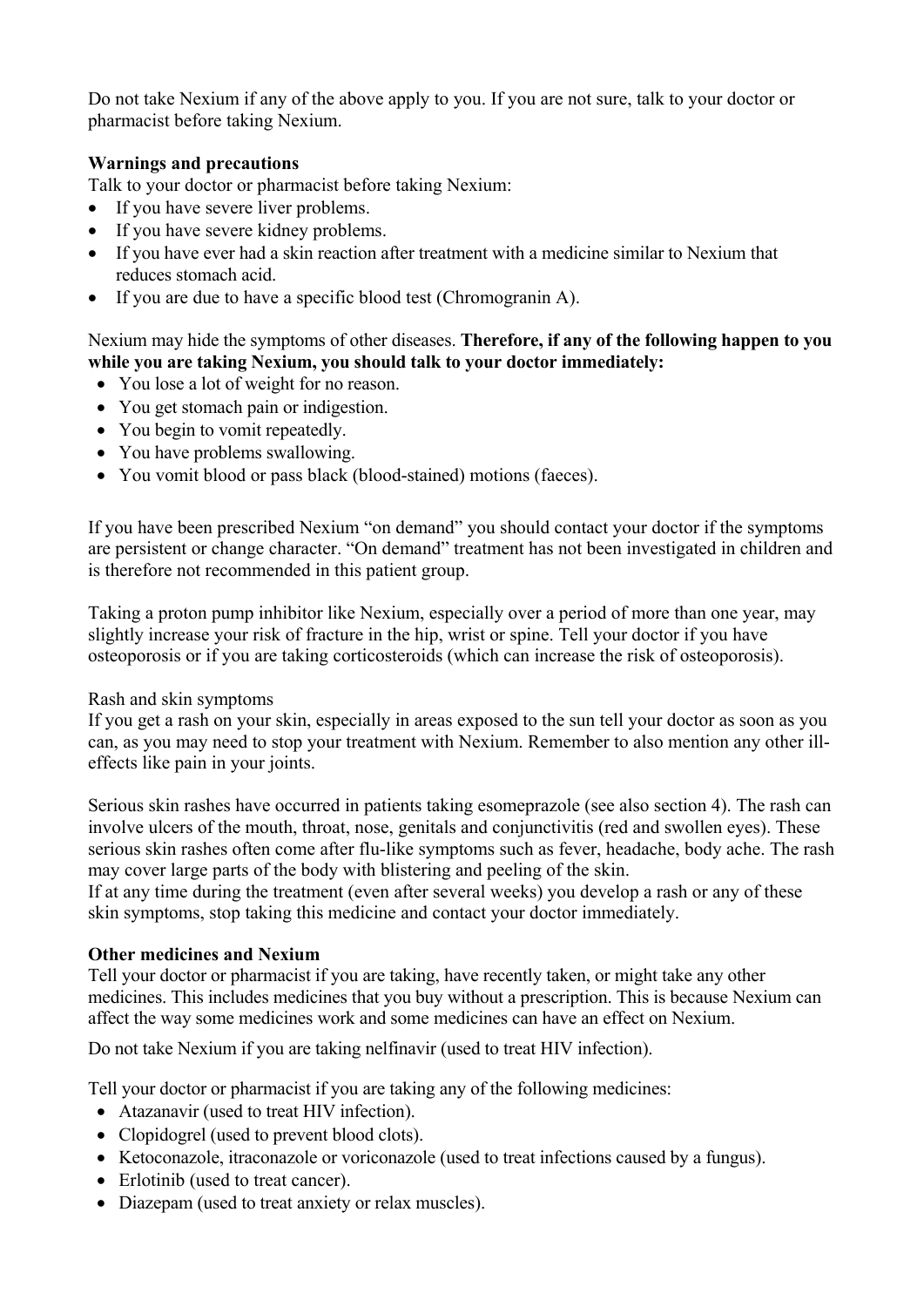- Citalopram, imipramine or clomipramine (used to treat depression).
- Phenytoin (used in epilepsy).
- Warfarin or coumarin (medicines called anticoagulants that are used to thin your blood).
- Cilostazol (used to treat intermittent claudication a pain in your legs when you walk which is caused by an insufficient blood supply).
- Cisapride (used for indigestion and heartburn).
- Digoxin (used for heart problems).
- Methotrexate (a chemotherapy medicine used in high doses to treat cancer) if you are taking a high dose of methotrexate, your doctor may temporarily stop your Nexium treatment.
- Tacrolimus (organ transplantation).
- Rifampicin (used for treatment of tuberculosis).
- St. John's wort (*Hypericum perforatum)* (used to treat depression).

If your doctor has prescribed the antibiotics amoxicillin and clarithromycin as well as Nexium to treat ulcers caused by *Helicobacter pylori* infection, it is very important that you tell your doctor about any other medicines you are taking.

## **Nexium gastro-resistant granules with food and drink**

Nexium gastro-resistant granules can be taken with or without food.

## **Pregnancy, breast-feeding and fertility**

If you are pregnant, think you may be pregnant or are planning to have a baby, ask your doctor or pharmacist for advice before taking this medicine. Your doctor will decide whether you can take Nexium during this time.

It is not known if Nexium passes into breast milk. Therefore you should not take Nexium if you are breast-feeding.

## **Driving and using machines**

Nexium is not likely to affect you being able to drive or use tools or machines. However, side effects such as dizziness and blurred vision may uncommonly or rarely occur (see section 4). If affected, you should not drive or use machines.

## **Nexium contains sucrose and glucose**

Nexium contains sucrose and glucose which are both types of sugars. Careful oral hygiene and regular tooth brushing are therefore important. If you have been told by your doctor, that you have an intolerance to some sugars, contact your doctor before taking Nexium.

## **3. How to take Nexium**

Always take this medicine exactly as your doctor has told you. Check with your doctor or pharmacist if you are not sure.

Your medicine comes as granules in individual sachets. Each sachet contains 10 mg of esomeprazole. Your doctor will tell you how many sachets to take each day. He or she will also tell you how long you should take them for.

• Empty the contents of the sachet or sachets into a glass containing some water. Do not use fizzy (carbonated) water. The amount of water depends on the number of sachets that your doctor has told you to take at one time.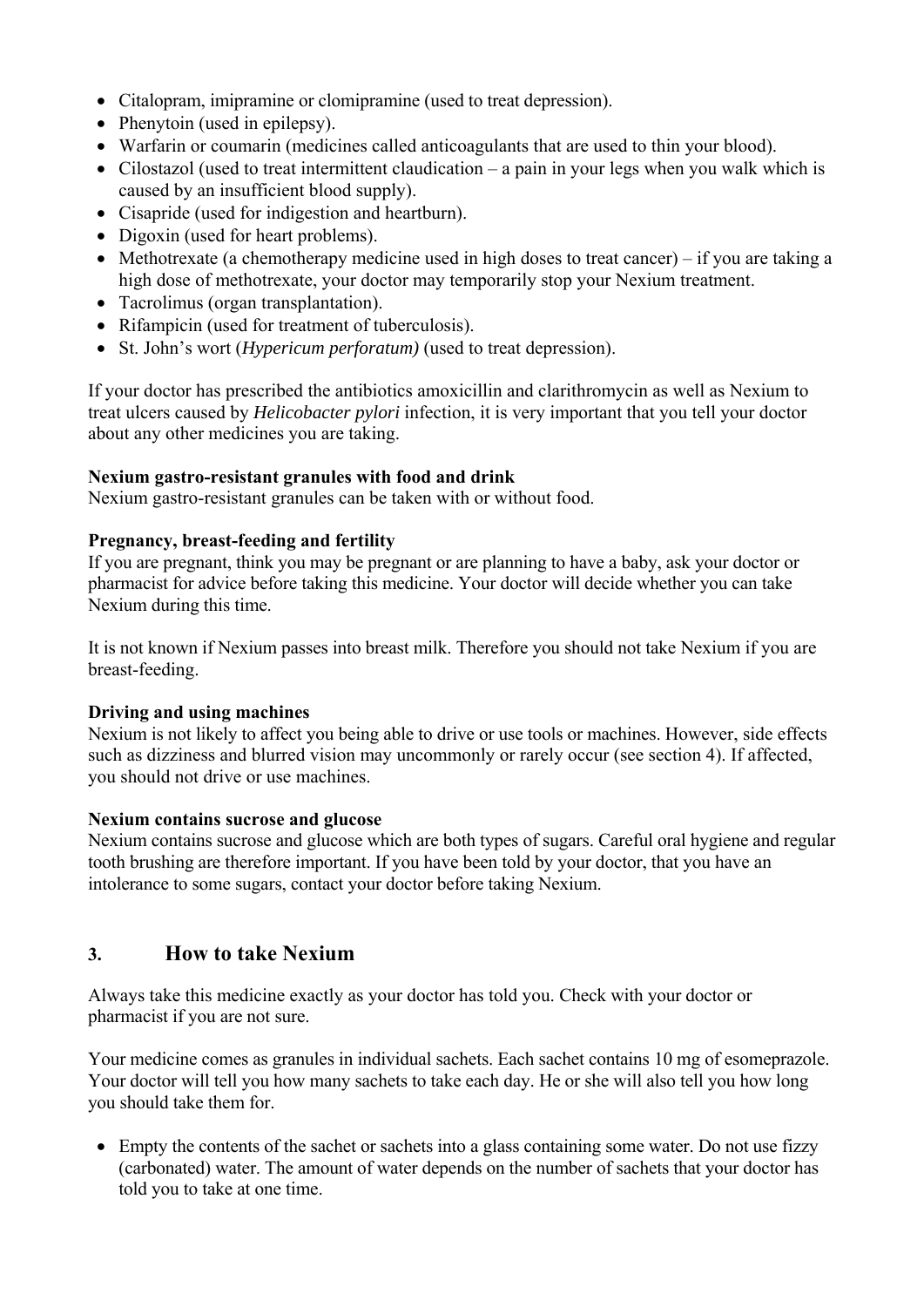- Use 15 millilitres (ml) of water (3 teaspoonfuls) for each sachet. This means that you will need 15 ml for one sachet and 30 ml for two sachets.
- Stir the granules in the water.
- Leave the mixture for a few minutes until it has thickened.
- Stir again and drink the mixture. The granules must not be chewed or crushed. Do not leave the mixture to stand for more than 30 minutes before you drink it.
- If anything remains in the glass, add some more water, stir and drink it immediately.

Nexium gastro-resistant granules can be taken with or without food.

If you are being fed using a feeding (gastric) tube, your doctor or nurse can give you Nexium through your tube. Information for your doctor or nurse is provided at the end of this leaflet.

### **The recommended doses are given below:**

### **Use in children aged 1 to 11 years**

• Nexium is not recommended for children younger than 1 year.

### *To treat gastroesophageal reflux disease (GERD)*

• The recommended dose is one sachet (10 mg) or two sachets (20 mg) once daily. The dose for children is based on the child's weight and the doctor will decide the correct dose.

## **Use in children aged 4 years and older**

*To treat ulcers caused by Helicobacter pylori infection and to stop them coming back.* 

 The dose for children is based on the child's weight and your doctor will decide the correct dose. The doctor will also prescribe two antibiotics for your child.

#### **Use in adults and adolescents**

Nexium oral suspension may also be used by patients having difficulty swallowing dispersed Nexium gastro-resistant tablets. Information on dosing for patients from the age of 12 years is in Nexium gastro-resistant tablet product information (ask your doctor or pharmacist if you require further information).

#### **Elderly**

There is no need to alter the dose if you are elderly.

#### **People with liver problems**

• For people with severe liver problems, the maximum daily dose of Nexium is two sachets (20 mg). For children 1-11 years with severe liver problems, a maximum dose of 10 mg should not be exceeded.

#### **People with kidney problems**

 There are no special dosage restrictions for people with kidney problems. However, if you have severe kidney problems your doctor may decide to carry out regular tests.

#### **If you take more Nexium than you should**

If you have taken more Nexium than prescribed by your doctor, seek medical advice.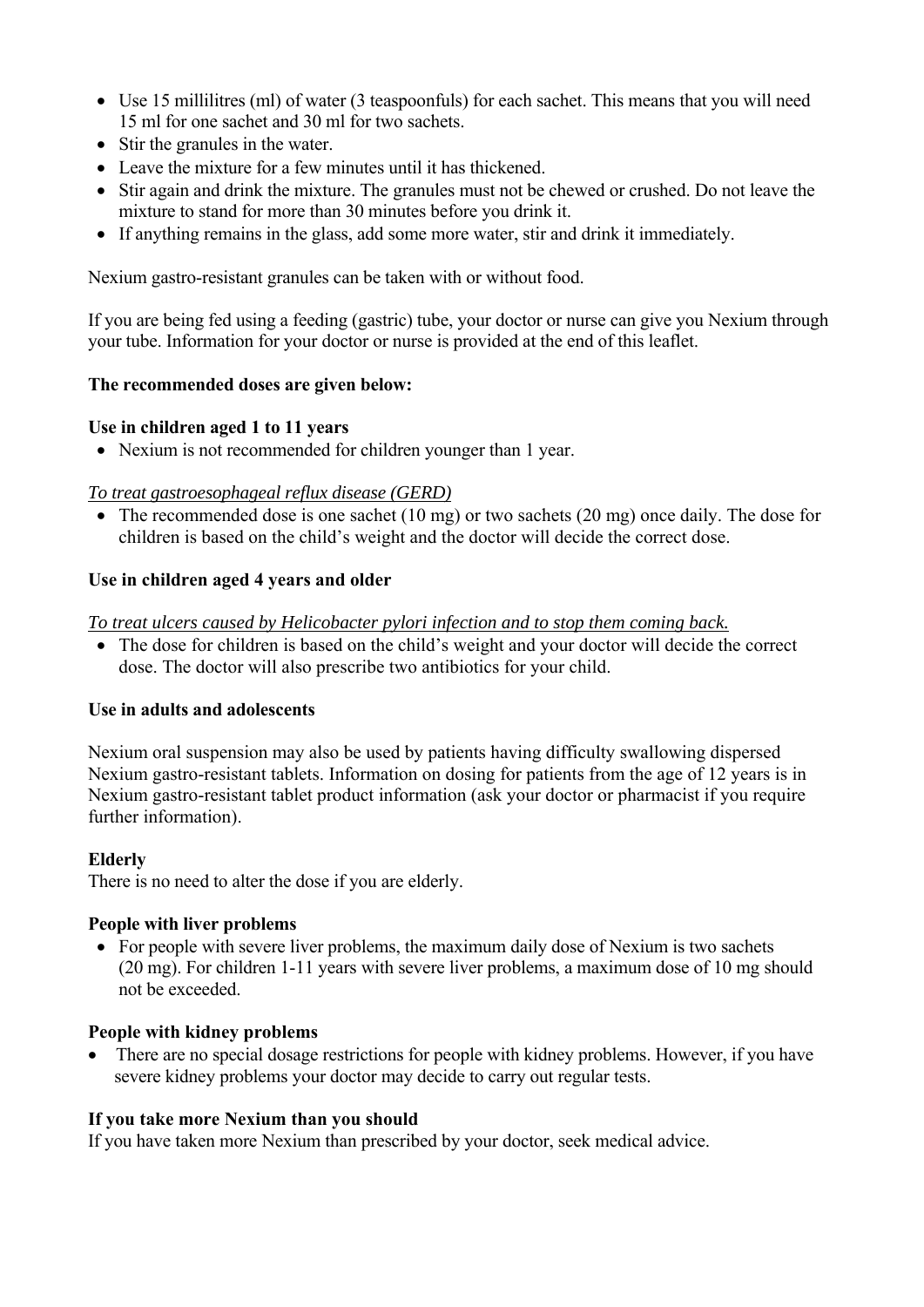## **If you forget to take Nexium**

If you forget to take a dose, take it as soon as you remember. If it is almost time to take the next dose, wait until then. Do not take a double dose to make up for the forgotten dose.

If you have any further questions on the use of this product, ask your doctor or pharmacist.

# **4. Possible side effects**

Like all medicines, this medicine can cause side effects, although not everybody gets them.

### **If you notice any of the following serious side effects, stop taking Nexium and contact a doctor immediately:**

- Yellow skin, dark urine and tiredness which can be symptoms of liver problems. These effects are rare, and may affect up to 1 in 1,000 people.
- Sudden wheezing, swelling of your lips, tongue and throat or body, rash, fainting or difficulties in swallowing (severe allergic reaction). These effects are rare, and may affect up to 1 in 1,000 people.
- Sudden onset of a severe rash or reddening of the skin with blisters or peeling may occur even after several weeks of treatment. There may also be severe blisters and bleeding in the lips, eyes, mouth, nose and genitals. The skin rashes may develop into serious widespread skin damage (peeling of the epidermis and superficial mucous membranes) with life threatening consequences. This could be 'erythema multiforme','Stevens-Johnson syndrome', 'toxic epidermal necrolysis' or 'drug reaction with eosinophilia and systemic symptoms'. These effects are very rare, and might affect up to 1 in 10,000 people.

Other side effects include:

**Common** (may affect up to 1 in 10 people)

- Headache.
- Effects on your stomach or gut: diarrhoea, stomach pain, constipation, wind (flatulence).
- Feeling sick (nausea) or being sick (vomiting).
- Benign polyps in the stomach.

## **Uncommon** (may affect up to 1 in 100 people)

- Swelling of the feet and ankles.
- Disturbed sleep (insomnia).
- Dizziness, tingling feelings such as "pins and needles", feeling sleepy.
- Spinning feeling (vertigo).
- Dry mouth.
- Changes in blood tests that check how the liver is working.
- Skin rash, lumpy rash (hives) and itchy skin.
- Fracture of the hip, wrist or spine (if Nexium is used in high doses and over long duration).

## **Rare** (may affect up to 1 in 1,000 people)

- Blood problems such as a reduced number of white cells or platelets. This can cause weakness, bruising or make infections more likely.
- Low levels of sodium in the blood. This may cause weakness, being sick (vomiting) and cramps.
- Feeling agitated, confused or depressed.
- Taste changes.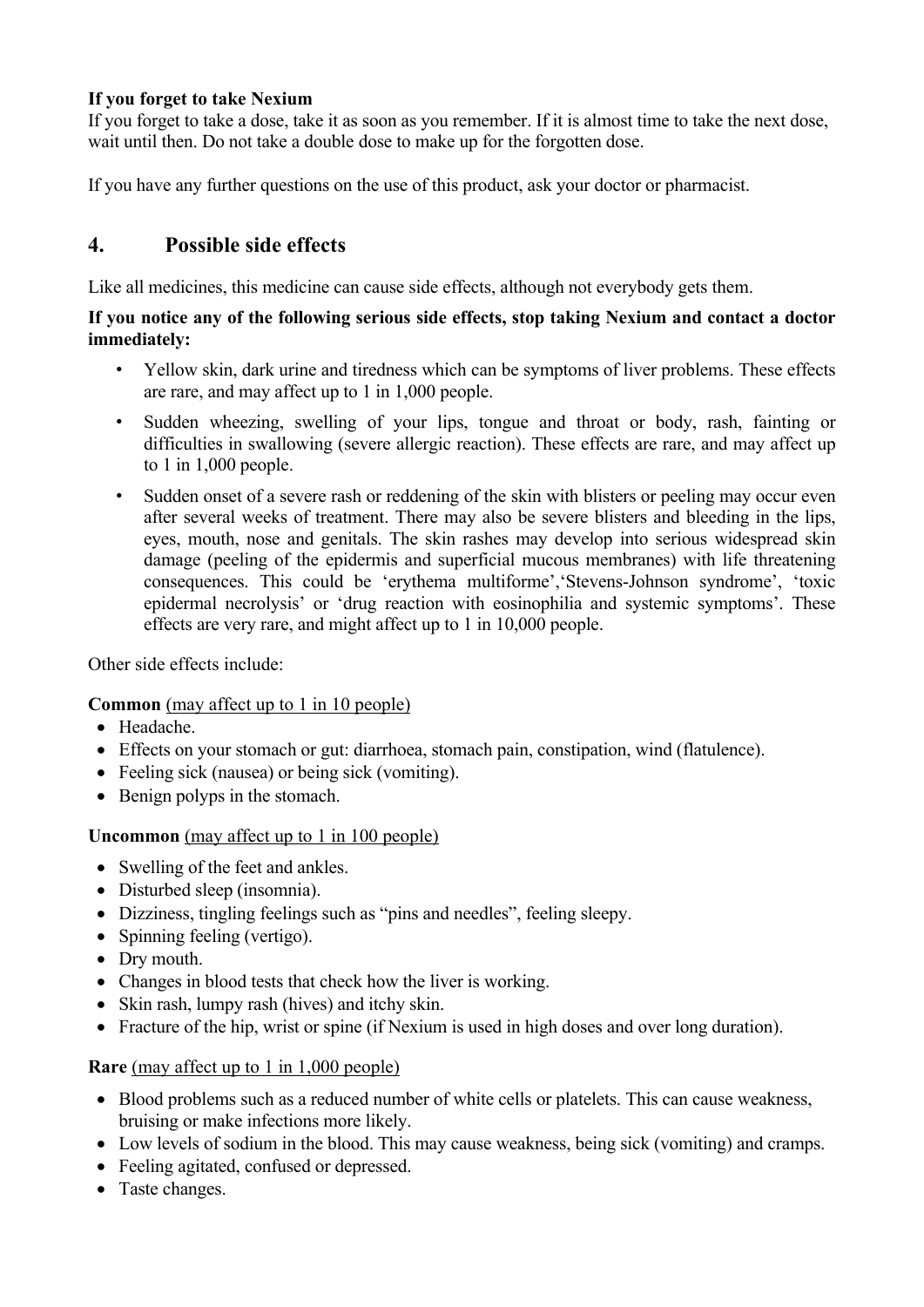- Eyesight problems such as blurred vision.
- Suddenly feeling wheezy or short of breath (bronchospasm).
- An inflammation of the inside of the mouth.
- An infection called "thrush" which can affect the gut and is caused by a fungus.
- Liver problems, including jaundice which can cause yellow skin, dark urine and tiredness.
- Hair loss (alopecia).
- Skin rash on exposure to sunshine.
- Joint pains (arthralgia) or muscle pains (myalgia).
- Generally feeling unwell and lacking energy.
- Increased sweating.

**Very rare** (may affect up to 1 in 10,000 people)

- Changes in blood count including agranulocytosis (lack of white blood cells)
- Aggression.
- Seeing, feeling or hearing things that are not there (hallucinations).
- Severe liver problems leading to liver failure and inflammation of the brain.
- Sudden onset of a severe rash or blistering or peeling skin. This may be associated with a high fever and joint pains (Erythema multiforme, Stevens-Johnson syndrome, toxic epidermal necrolysis, drug reaction with eosinophilia and systemic symptoms).
- Muscle weakness.
- Severe kidney problems.
- Enlarged breasts in men.

**Not known** (frequency cannot be estimated from the available data)

- If you are on Nexium for more than three months it is possible that the levels of magnesium in your blood may fall. Low levels of magnesium can be seen as fatigue, involuntary muscle contractions, disorientation, convulsions, dizziness or increased heart rate. If you get any of these symptoms, please tell your doctor promptly. Low levels of magnesium can also lead to a reduction in potassium or calcium levels in the blood. Your doctor may decide to perform regular blood tests to monitor your levels of magnesium.
- Inflammation in the gut (leading to diarrhoea).
- Rash, possibly with pain in the joints.

Nexium may in very rare cases affect the white blood cells leading to immune deficiency. If you have an infection with symptoms such as fever with a **severely** reduced general condition or fever with symptoms of a local infection such as pain in the neck, throat or mouth or difficulties in urinating, you must consult your doctor as soon as possible so that a lack of white blood cells (agranulocytosis) can be ruled out by a blood test. It is important for you to give information about your medication at this time.

#### **Reporting of side effects**

If you get any side effects, talk to your doctor or pharmacist. This includes any possible side effects not listed in this leaflet. You can also report side effects directly (see details below). By reporting side effects you can help provide more information on the safety of this medicine.

#### **Ireland**  HPRA Pharmacovigilance Website: www.hpra.ie

**Malta**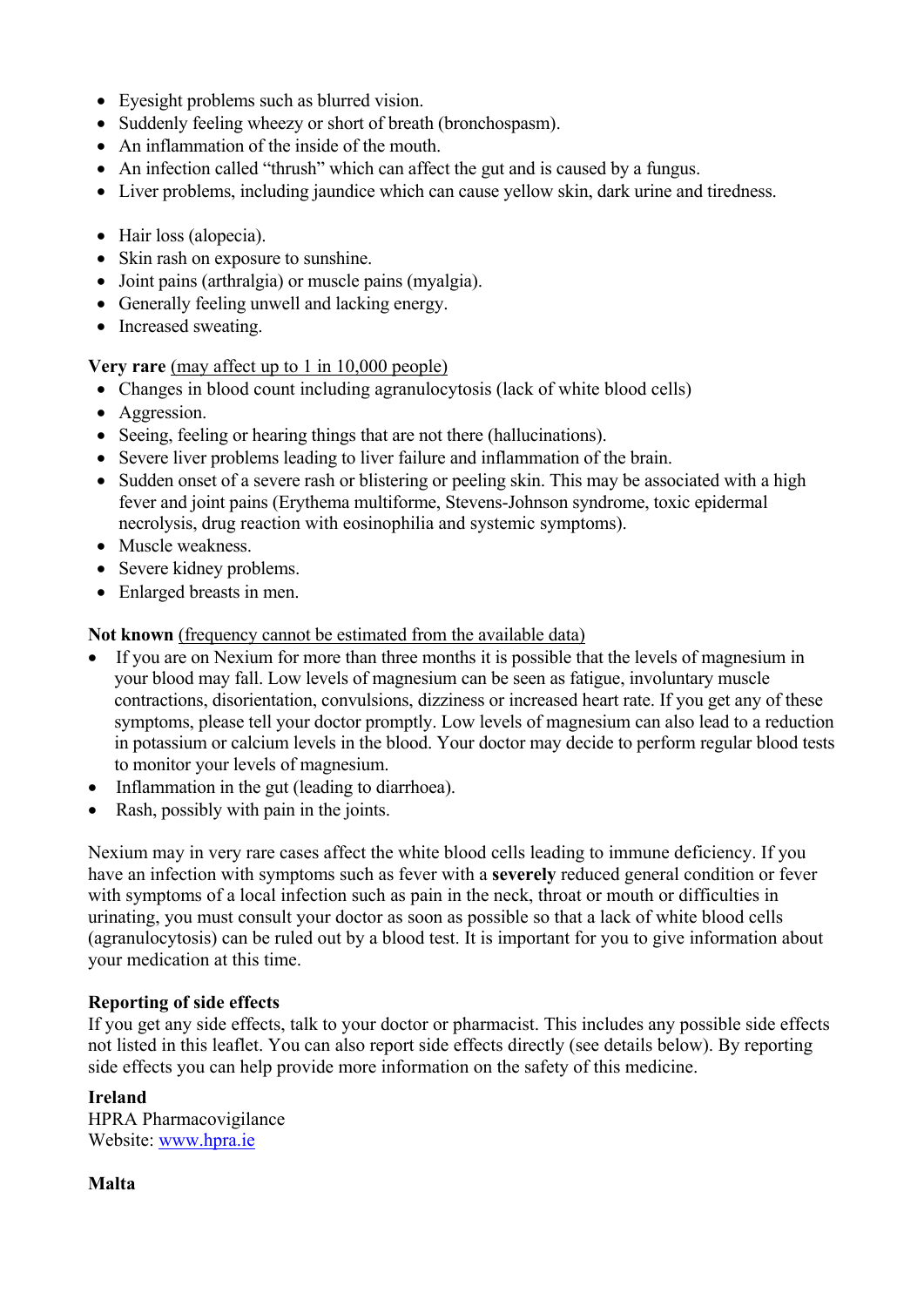ADR Reporting Website: www.medicinesauthority.gov.mt/adrportal

# **5. How to store Nexium**

This medicinal product does not require any special storage conditions.

- Keep out of the sight and reach of children.
- Do not use this medicine after the expiry date which is stated on the carton and sachet after EXP. The expiry date refers to the last day of that month.
- The reconstituted suspension should be used within 30 minutes.

Do not throw away any medicines via wastewater or household waste. Ask your pharmacist how to dispose of medicines no longer required. These measures will help to protect the environment.

# **6. Contents of the pack and other information**

## **What Nexium gastro-resistant granules for oral suspension contains**

The active substance is esomeprazole. Each sachet contains 10 mg of esomeprazole (as magnesium trihydrate).

The other ingredients are:

*Esomeprazole granules:* Glycerol monostearate 40-55 Hydroxypropyl cellulose Hypromellose Magnesium stearate Methacrylic acid – ethyl acrylate copolymer (1:1) 30% dispersion Polysorbate 80 Sugar spheres (sucrose and maize starch) Talc Triethyl citrate

*Excipient granules:*  Citric acid anhydrous (for pH adjustment) Crospovidone Glucose Hydroxypropyl cellulose Yellow iron oxide (E172) Xanthan gum

## **What Nexium looks like and contents of the pack**

Each sachet of Nexium contains pale yellow fine granules. Brownish granules may be visible.

The oral suspension is a thick yellow liquid containing suspended pellets.

Each carton contains 28 or 30 sachets. Not all pack sizes may be marketed.